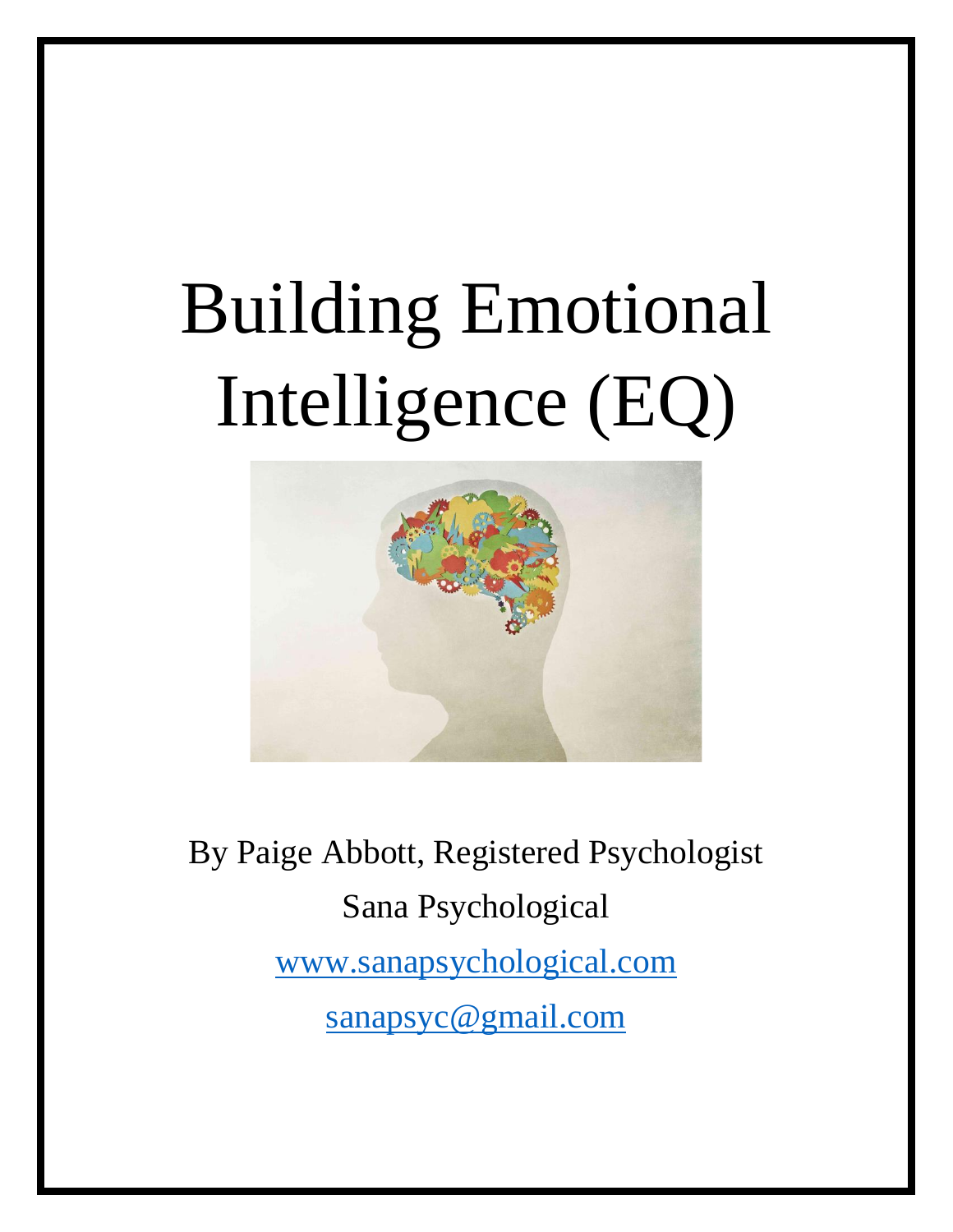## Introduction

This e-book has been created as my second gift to you all (the first was my [other e-book on self-care\)](https://sanapsychological.com/resources/). During my years as a Registered Psychologist, I have found that Emotional Intelligence (EQ) and all of the skills contained within that do not come naturally, nor are they modelled or taught to most people. Therefore, many are lacking in EQ and their relationships, mental health, and overall quality of life suffers. This resource is designed to give you an introduction to EQ and some tips and strategies to build these skills. I hope you will find value in this.

A quick disclaimer: This e-book is intended to be used as a self-help and personal development tool in conjunction with other supports, including professional therapy. If you have been experiencing mental health and/or addiction symptoms that are chronic, debilitating, and/or concerning to you, I would encourage you to consult with a healthcare provider for proper assessment, diagnosis and/or treatment. Self-help tools alone may not be enough to support you in your journey of wellness and that is okay. Remember, books and strategies are not a substitute for professional support.

Now that we have laid some initial groundwork, let us jump into the topic at hand.

Sincerely,

*Paige Abbott*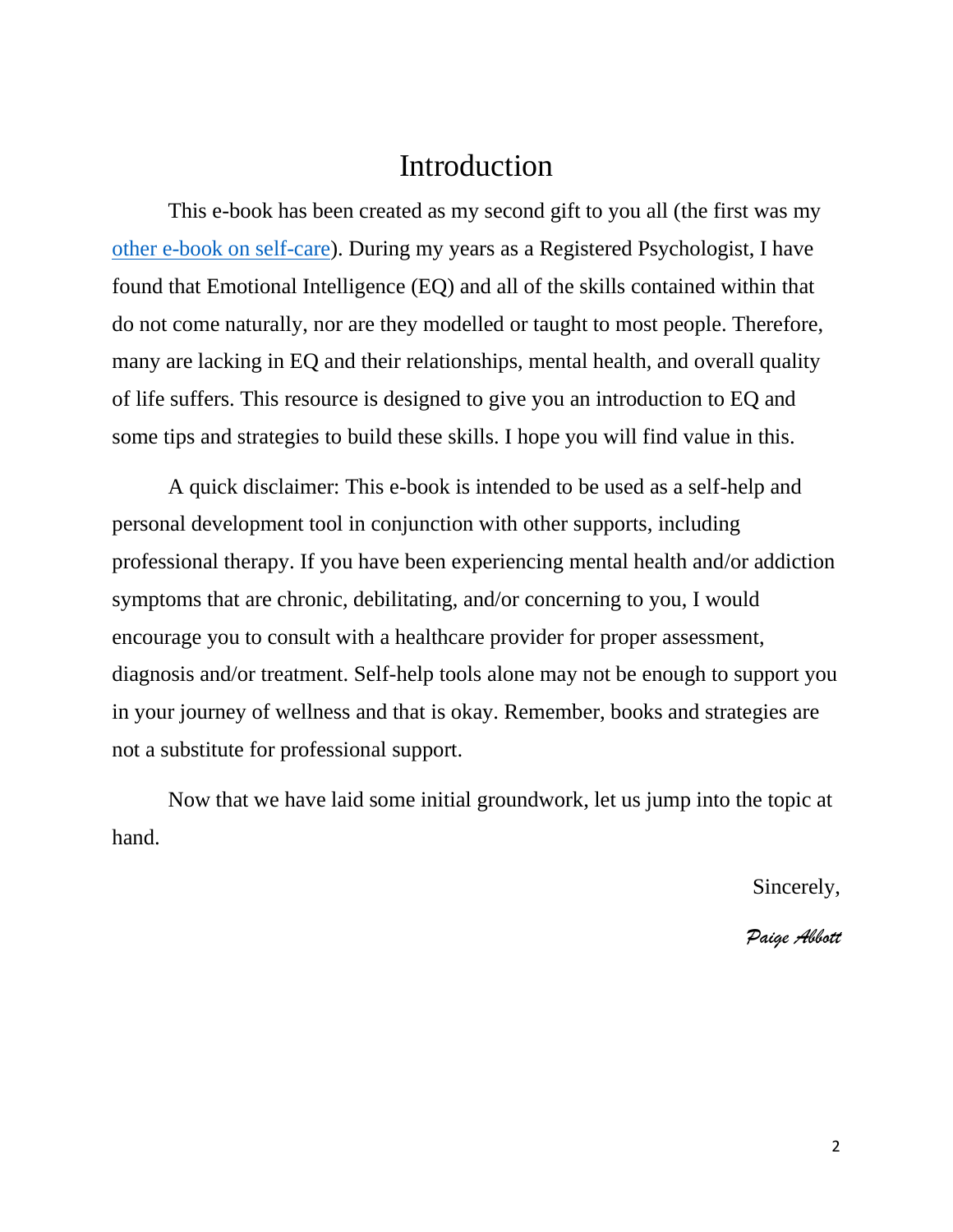# What is Emotional Intelligence (EQ)?

Emotional Intelligence (EQ) was originally coined by Daniel Goleman. Just as there is an Intellectual Quotient (IQ) that has been developed and tested to measure people's cognitive abilities, various researchers have played around with the idea that there may be other forms of intelligence too. When it comes to relationships and communication, EQ is definitely more important than IQ.

EQ has a variety of components, including: Self-awareness, self-regulation (which we will combine into 'Emotional Skills' for the purposes of the e-book), motivation, empathy, and social skills. These will form the foundation of the coming sections of this e-book. EQ, at core, is how we identify, communicate, and handle our own and others' emotions.

Throughout this e-book there will be questions for reflection. These can be typed out if you have that capability in PDF, or written out. I do encourage you to write out your answers rather than reflecting on them, as there is added benefit to writing or typing.

As we get going, I would like you to do a quick self-assessment of your EQ. Rate each response on a scale from 1 (poor, no skills) to 10 (excellent, great skills).

**How are you at knowing how you feel?** (*Emotional skills)*

**How well do you communicate your feelings to others?** (*Emotional skills)* **How well are you at motivating yourself to do something without much external motivation or reward?** (*Motivation)*

**How well do you handle other people's uncomfortable feelings or pain?**  (*Empathy)*

**How well are you at identifying other people's feelings?** *(Empathy)*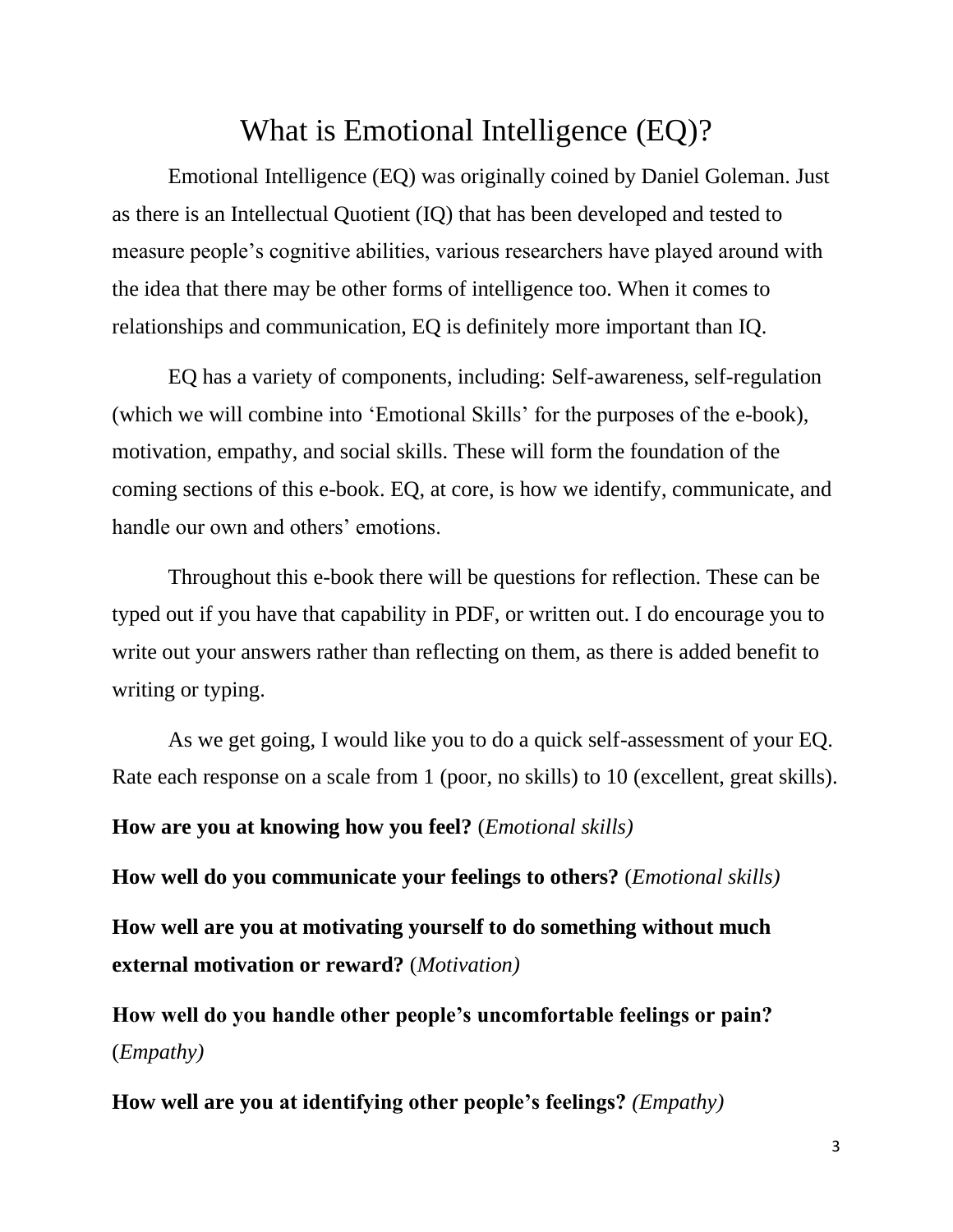**How comfortable are you at navigating conflict?** (*Emotional skills, social skills)*

**How capable do you feel of making new connections?** (*Social skills)*

# **How capable do you feel of maintaining long-lasting connections?** (*Social skills)*

Based on your self-assessment, you will now have some idea of what e-book sections will be more pertinent to you than others. If you rated yourself low in multiple or all areas, have no fear, these are all skills that can be developed with awareness and action.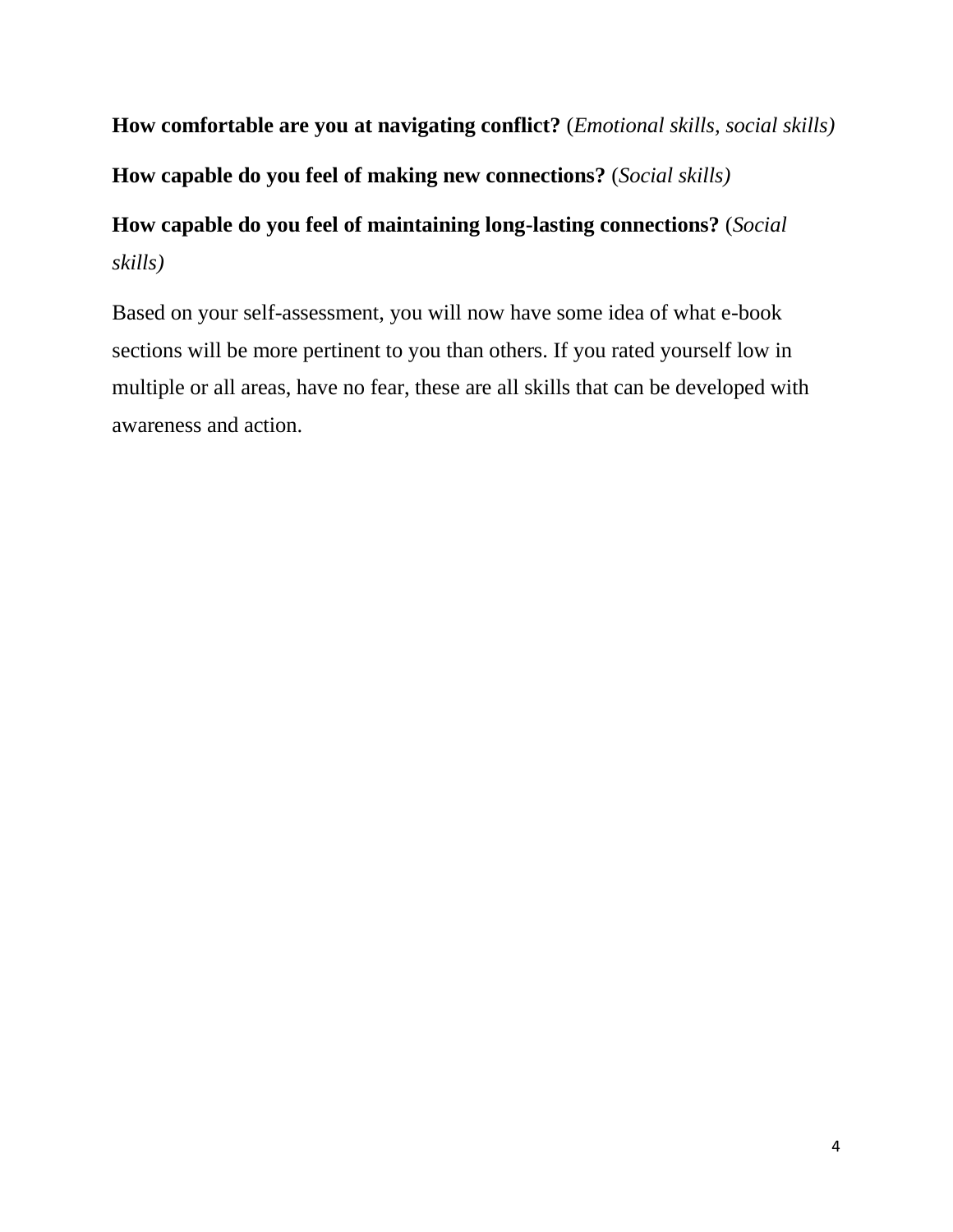# Emotional Skills

Emotional skills comprise the elements of EQ referred to as self-awareness (knowing one's emotions and reactions) and self-regulation (being able to handle these emotions and reactions in a healthy way).

Self-awareness is when we can experience a situation, observe a reaction within ourselves, and be able to identify what that reaction is, how it is impacting us, and where it is coming from. For example, you find yourself being shorttempered with a colleague and are able to identify that it is because you are feeling overwhelmed by the workload, down on yourself because your boss was critical earlier, and are projecting that onto your colleague. You may simply acknowledge this to yourself or you may own up to this to your colleague to take accountability for your reaction.

People who struggle with self-awareness can benefit from:

- Building their emotional language (using a [Feelings Wheel](https://feelingswheel.com/) can help)
- Doing mindfulness work (here is an [intro](https://www.mindful.org/meditation/mindfulness-getting-started/) to help)
- Somatic therapies to work on mind-body connection
- Taking time daily for self-reflection and/or journaling

All of these tools improve awareness on how external stimuli and thoughts are impacting our internal experience.

# **Exercise: Do a daily feelings record for two weeks. Notice how many feelings there are each day, how we can hold seemingly competing feelings at the same time, and what it is like for you to keep this journal.**

Self-regulation is the ability to navigate our emotional reactions. Rather than exploding because we are irritated about something or hurting ourselves because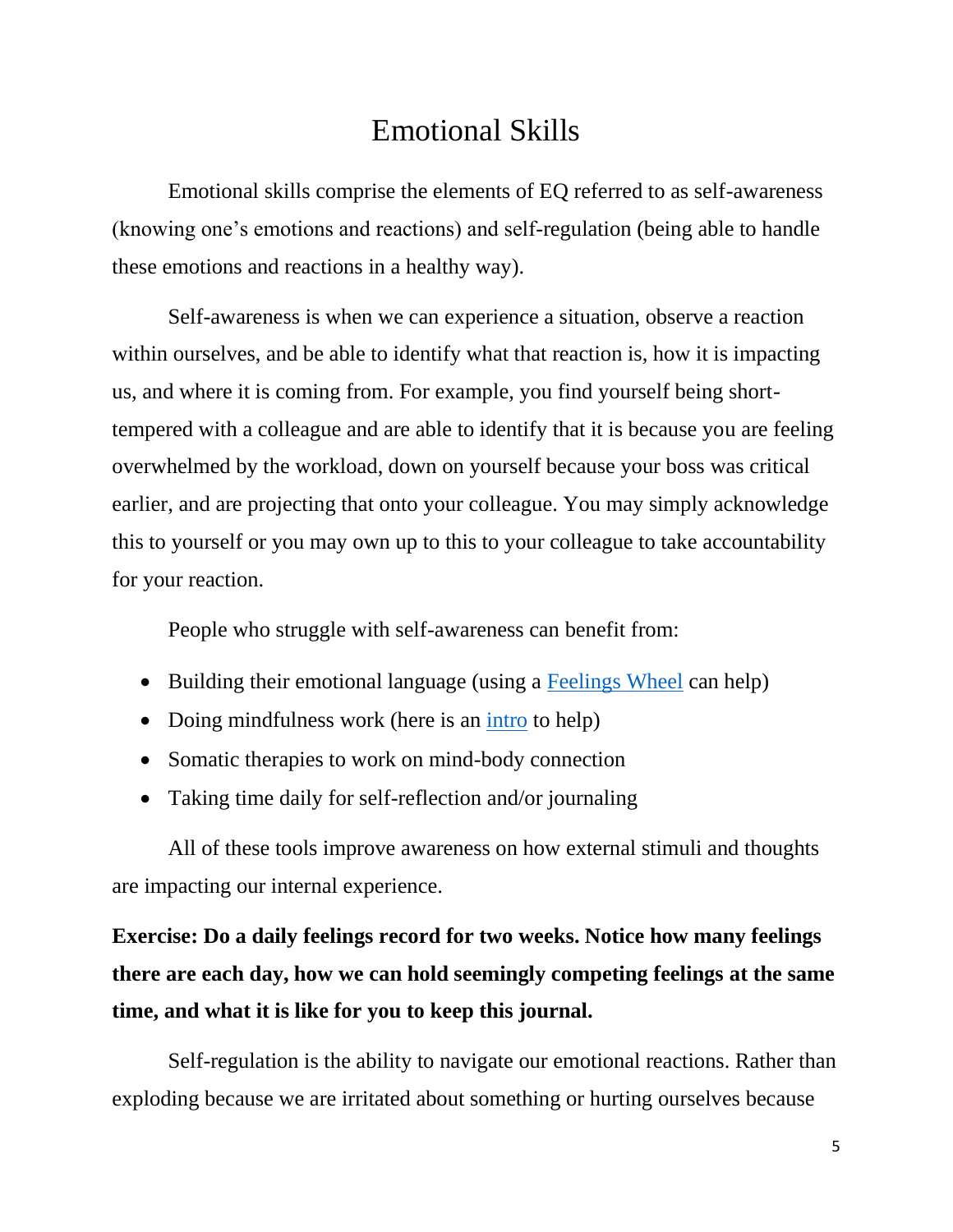we are feeling shame, self-regulation allows us to know how to look after ourselves with compassion. Some important components of self-regulation include:

- Taking breaks and pauses
- Having a toolkit for when emotions arise
- Employing the senses for grounding
- Processing
- Feeling the feelings rather than avoiding them
- Remembering that we can hold multiple feelings at the same time

**Exercise: When you notice a strong emotional or behavioural response over the next two weeks, take time to record situation(s), thoughts, feelings, and behaviours connected to this emotion. What can you learn? How can you handle these experiences differently in future?**

You may find [this booklet on emotional regulation](https://www.moodcafe.co.uk/media/15343/ER_handout_Final_16_June_2016%20pdf.pdf) helpful, as well as specific therapies that provide tools and strategies for navigating the tricky world of emotions, such as Dialectical Behavior Therapy (DBT).

This emotional skills work forms the foundation for other skills, including empathy and social skills, and is an asset in professional settings as well as therapy. It is impossible to explore trauma, for example, without being able to take care of yourself emotionally in the process. Emotional health matters and contributes to health at all other levels, including physically.

#### **Motivation**

Intrinsic motivation is being able to be motivated to do something with minimal to no external reward or validation. In other words, finding an internal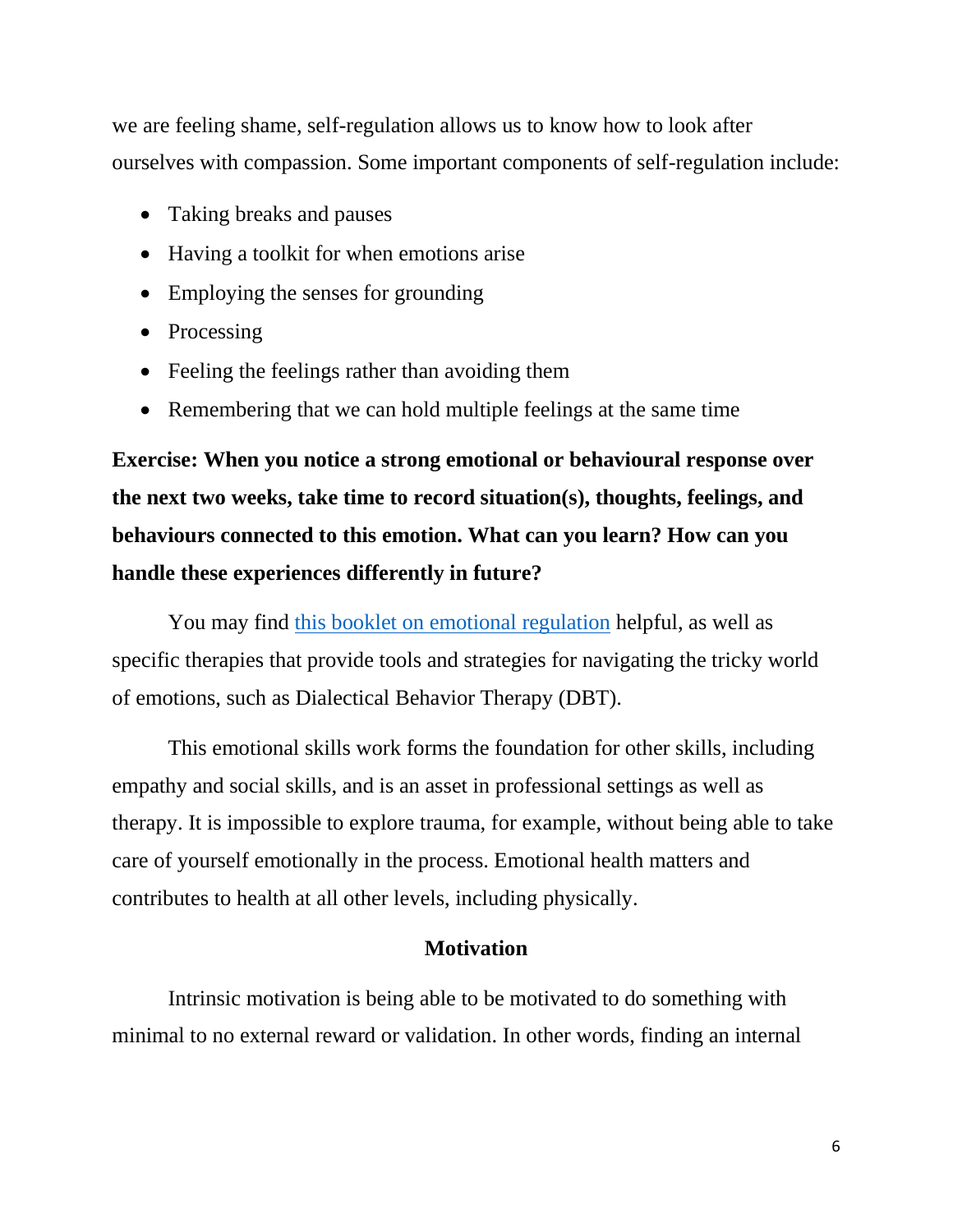sense of purpose and drive rather than being motivated for money, power, success, validation, or something else provided by the external environment.

**Question: What generally motivates you at work? Around the house? In relationships? For personal growth and development?**

**Question: Brainstorm what reasons you might have to do work, chores, hard personal or relational work, if not for external validation or reward?** 

**Question: How do you know when you have 'succeeded' at something? Is it because of how you feel inside or someone highlighting that success in some way? Write more about that here.**

## **Question: What benefit(s) do you think being motivated for your own reasons rather than external reward would have for you?**

These are questions for reflection that will have you start shifting your perspective around motivation. Now, rather than doing something for a big promotion (and then feeling resentful and unmotivated if you don't get that), perhaps you will start to take action to feel an internal sense of success, joy, or accomplishment. Can we be our own barometer of success? This is the goal with intrinsic motivation. External motivators are unpredictable and inconsistent, whereas our inside experience is available anytime.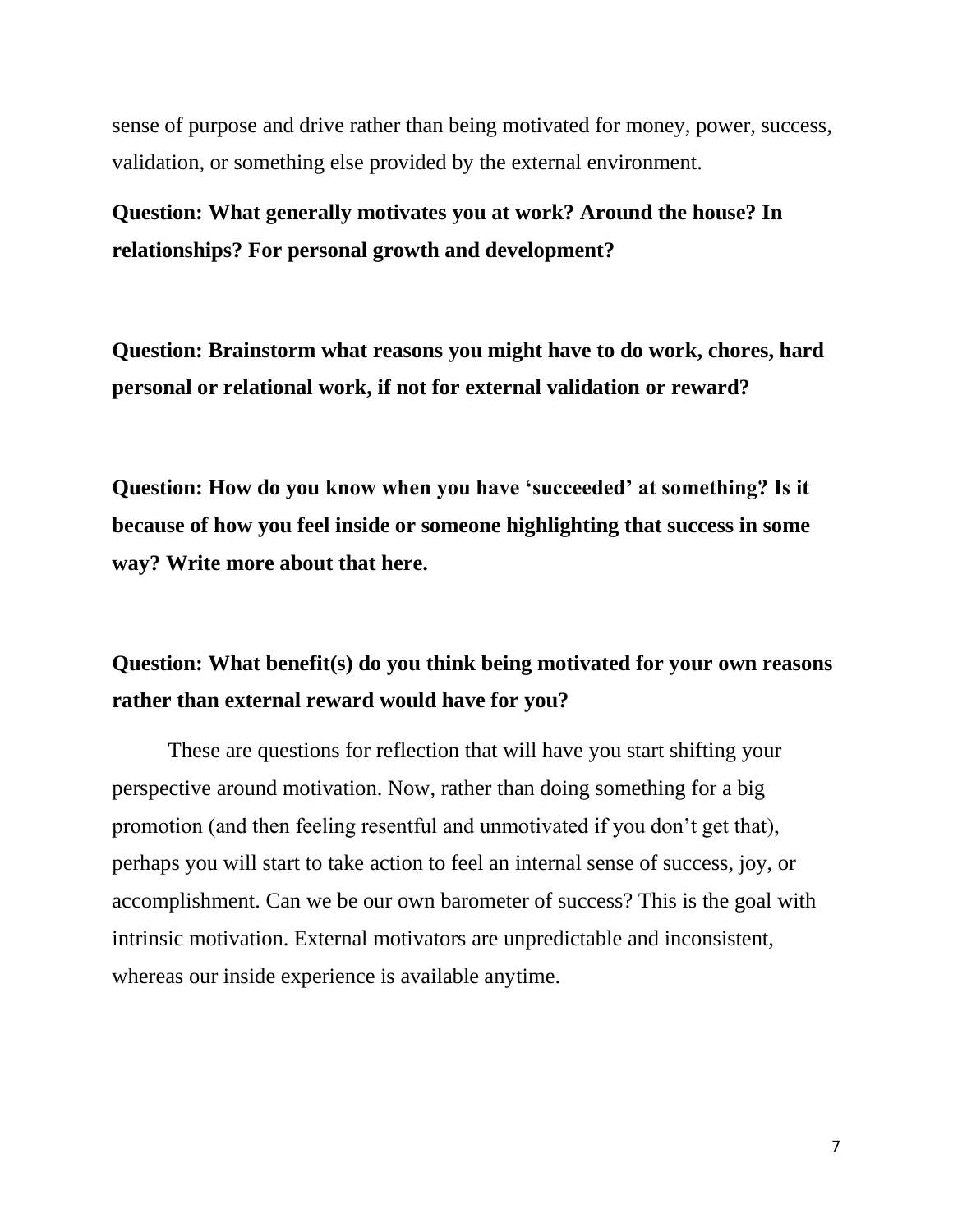#### **Empathy**

Empathy is critical when it comes to EQ. It is our ability to convey understanding, validation, and support to someone else. Generally, empathy is used when someone is experiencing a difficult time and/or having emotions that are uncomfortable for them.

Some key points when it comes to empathy:

- Empathy does not require agreement
- Empathy is not sympathy. You do not need to feel the same feelings as the other person
- Empathy is a skill that can be learned and built
- Empathy fosters intimacy in relationships as people feel validated

Empathy is about listening to understand, though we may not end up agreeing with what the other person is saying. For example, we may understand that someone is upset about a political situation, though we have a different political opinion. This is okay. Empathy is about validating another people's feelings, not their beliefs or perspective. People can be very upset and moved by something that is factually non-existent or untrue, but this does not invalidate the feelings they are experiencing. *Empathy is about attuning to the emotional part of a person's experience, not the factual part.*

Empathy is important to relationships because it creates closeness, intimacy, and depth of connection. A relationship without empathy will end up being superficial and can feel quite hollow, empty, and dissatisfying.

What are key ingredients for empathy?

• Understanding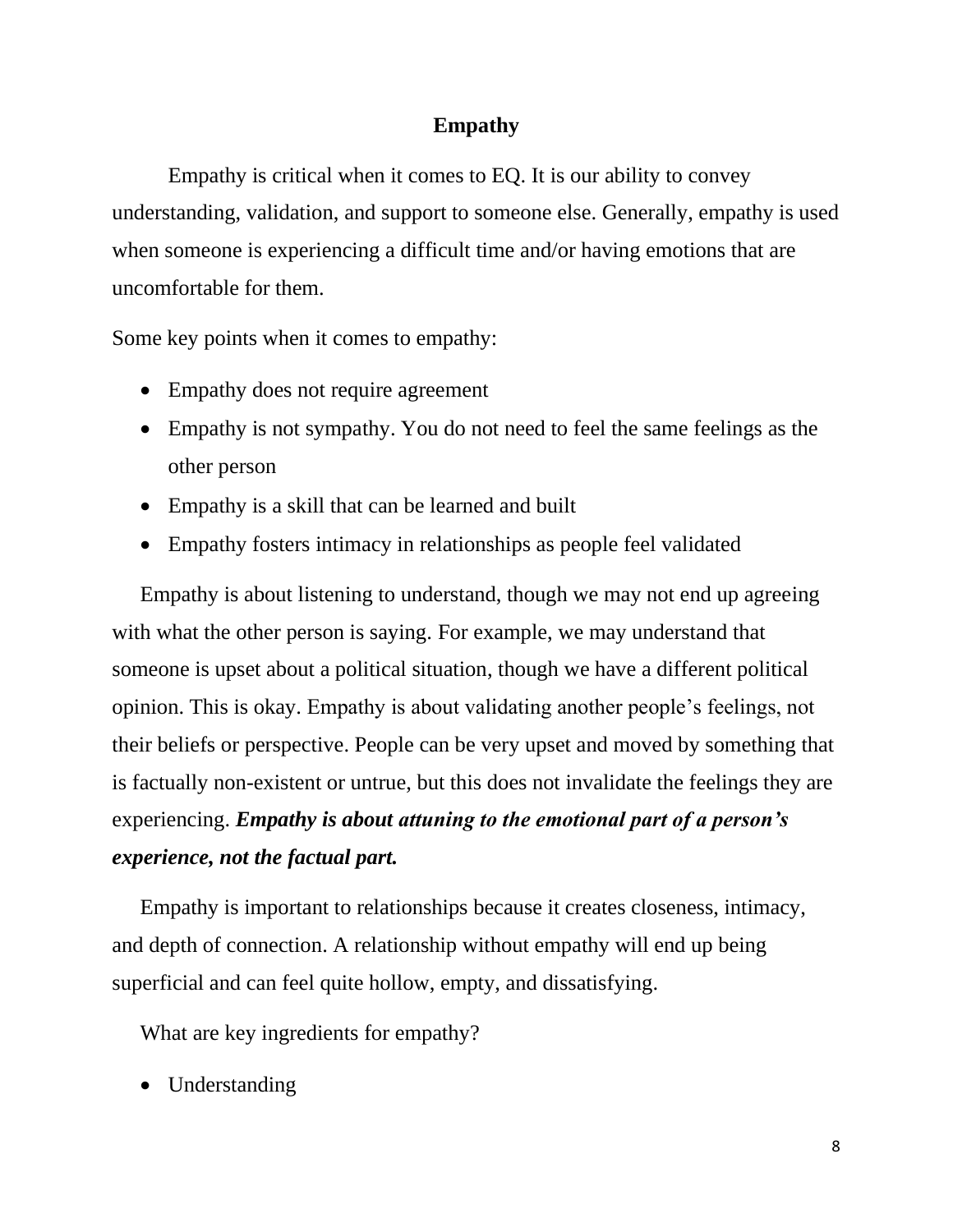- Identification of feelings (in self and others)
- Checking in
- Listening
- Acknowledgment

With empathy, we want to listen to understand. *We want to know not just what is happening but how the person is experiencing that situation.* In this, we can start to understand them and their experience. We want to check this in, of course, rather than make assumptions, and we want to acknowledge those feelings.

For example, as we are listening, we may want to check in by saying something like, "It sounds like you are angry about that," or, "Are you saying that upset you?" This gives the person an opportunity to clarify if we have misunderstood. They may say, "No, I'm actually really hurt by this," or, "I was extremely upset!"

Acknowledgement can sound similar, something like, "I hear you're angry," or "I can understand how that would be upsetting." People value being heard.

Here are some case scenarios to help you continue building empathy skills. For each one, I want you to practice writing out what feelings the other person seems to be experiencing, two empathetic reflections, and how you would feel being around someone in this emotional state.

#### **Example 1: Alia**

Alia sits across from you at the coffee shop. Her eyes won't focus on you for long, her leg is jiggling under the table, and you notice her picking at her fingernails. She tells you that she has been under a lot of pressure at school recently and is not sure if she will be able to complete the year. She has a test coming up that week that is worth 50% of her final grade for a course she is not doing well in.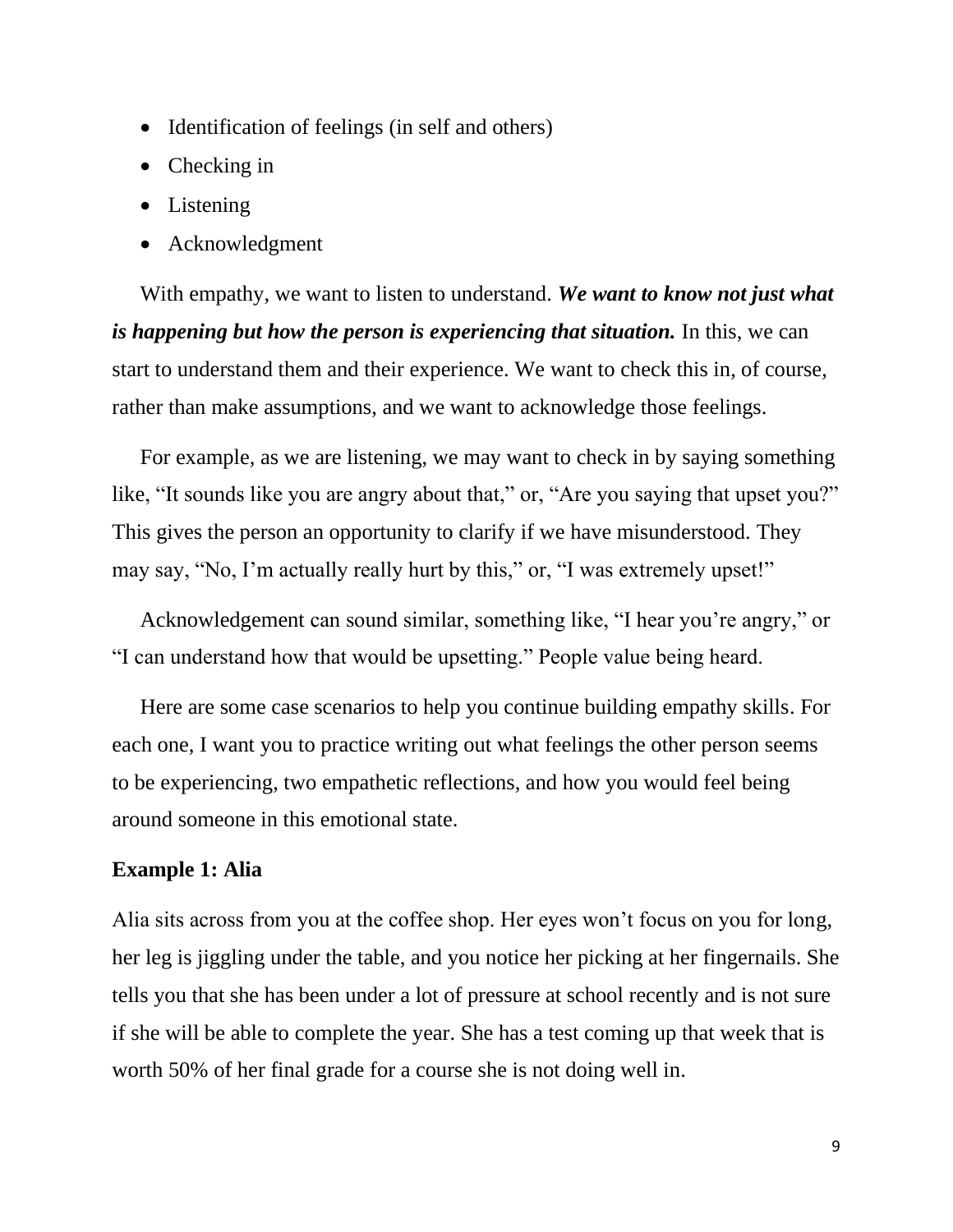#### **What emotion(s) might Alia be experiencing?**

**What are two empathetic reflections you could make to Alia about any part of her experience?**

- **1.**
- **2.**

**How would you feel being around someone in this emotional state?**

#### **Example 2: Fred**

Fred narrows his eyes; his face is red and he seems to be taking up a lot of physical space as he stands in front of you. He speaks in a raised voice as he talks about how unfair and unjust it was for his boss to call him out on being late yesterday in front of the entire working group. He explains how he was late because he was at the hospital dropping off clothes to his father who had to be admitted for emergency surgery.

#### **What emotion(s) might Fred be experiencing?**

**What are two empathetic reflections you could make to Fred about any part of his experience?**

**1.**

**2.**

**How would you feel being around someone in this emotional state?**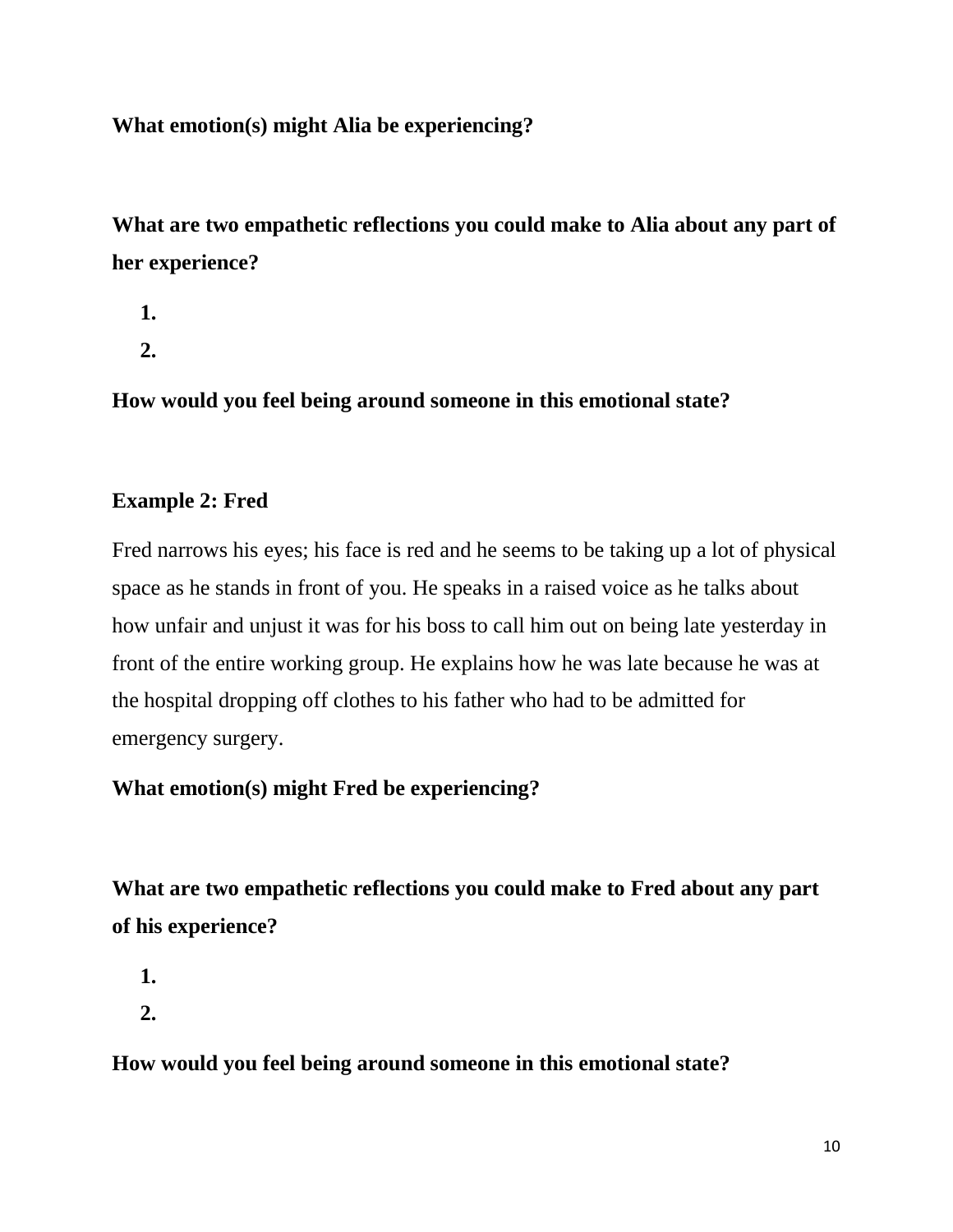#### **Example 3:** River

River smiles as they walk over to you. They share about an upcoming event that they have been invited to participate in. The event is meaningful to them and something they have wanted to do for a long time. They share all of the information and details with you and invite you to come along.

#### **What emotion(s) might River be experiencing?**

**What are two empathetic reflections you could make to River about any part of their experience?**

- **1.**
- **2.**

#### **How would you feel being around someone in this emotional state?**

Although there are truly no right or wrong answers when it comes to this exercise, as I do not know Alia, Fred, or River any better than you do, my best guesses would be that Alia is experiencing some fear, anticipation, dread, stress, and possible anxiety about school; that Fred is angry on the surface, but underneath is worried, stressed, concerned, stressed, and possibly overwhelmed about what is happening with his father; and River seems excited, joyful, eager, happy, accomplished, proud, jubilant, and enthusiastic about the event they are participating in. While it would be weird in normal conversation to reflect all of these emotions back to the person we are listening to, it is appropriate to pick one and reflect it to them. This is a key empathy building skill as we are working to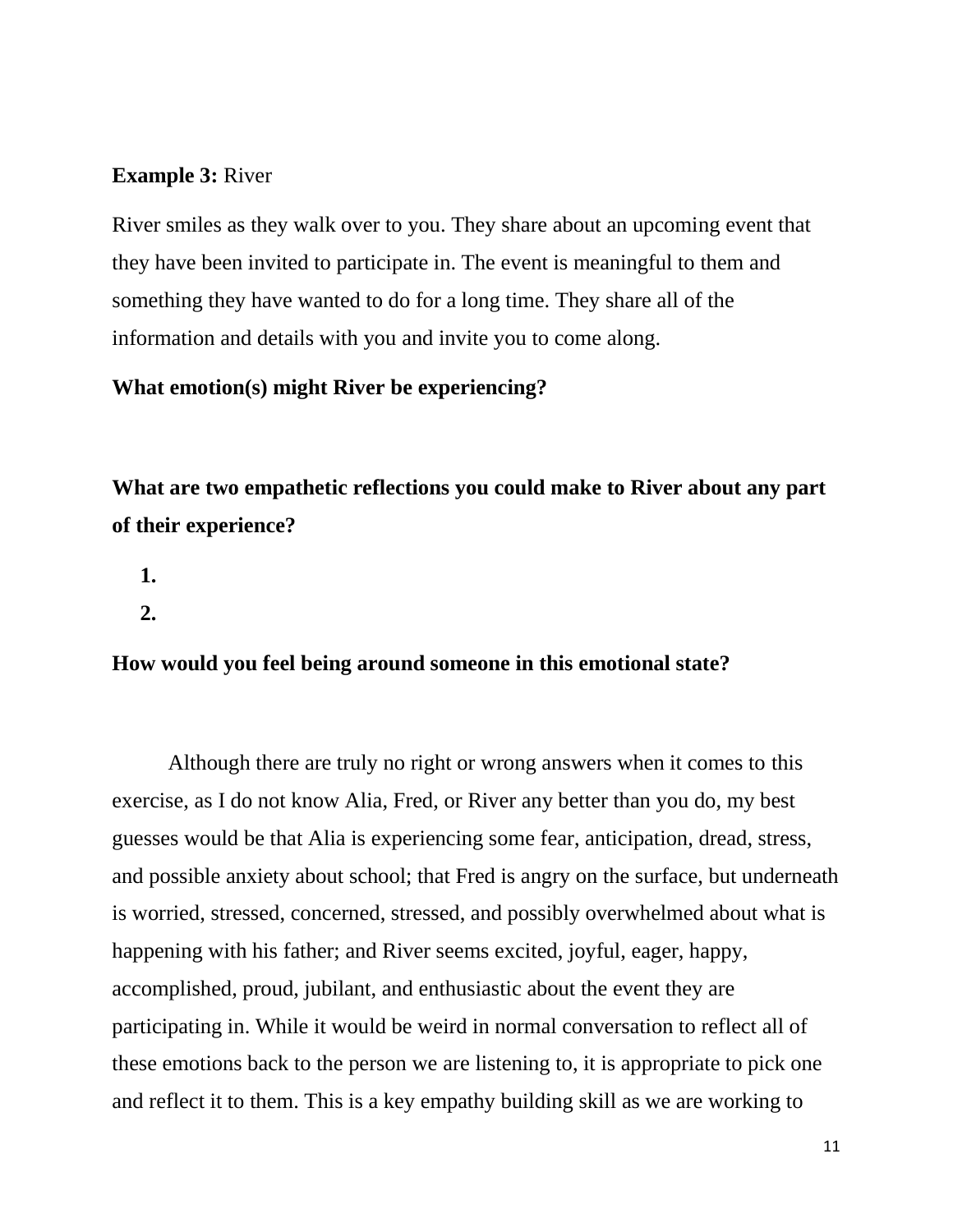listen for feelings, reflect those back, and carry on the conversation from there.

#### *Remember, people are generally looking to be seen and heard in relationships.*

Acknowledging and validating their experience, including feelings, builds this intimacy.

#### **Social Skills**

In this section of the e-book, we explore social skills, which is a person's ability to interact with others in a variety of environments, such as work, school, intimate relationships, and with family or friends.

Key components of social skills include:

- Empathy (discussed earlier in the e-book)
- Non-verbal communication
- Verbal communication
- Attunement (otherwise known as your ability to 'read the room')

### *Non-verbal Communication*

When it comes to our non-verbal communication, it is important to remember that it is not just the words coming out of our mouths that matter, but how we are saying them. Elements of non-verbal communication include:

- Eye contact (standards on this vary from culture to culture so it would be important to be aware and familiar with the general etiquette in your region and to be respectful of individual differences when it comes to this)
- Openness of posture (e.g., arms crossed versus comfortably at the sides, which shows that you are energetically open to the person and conversation)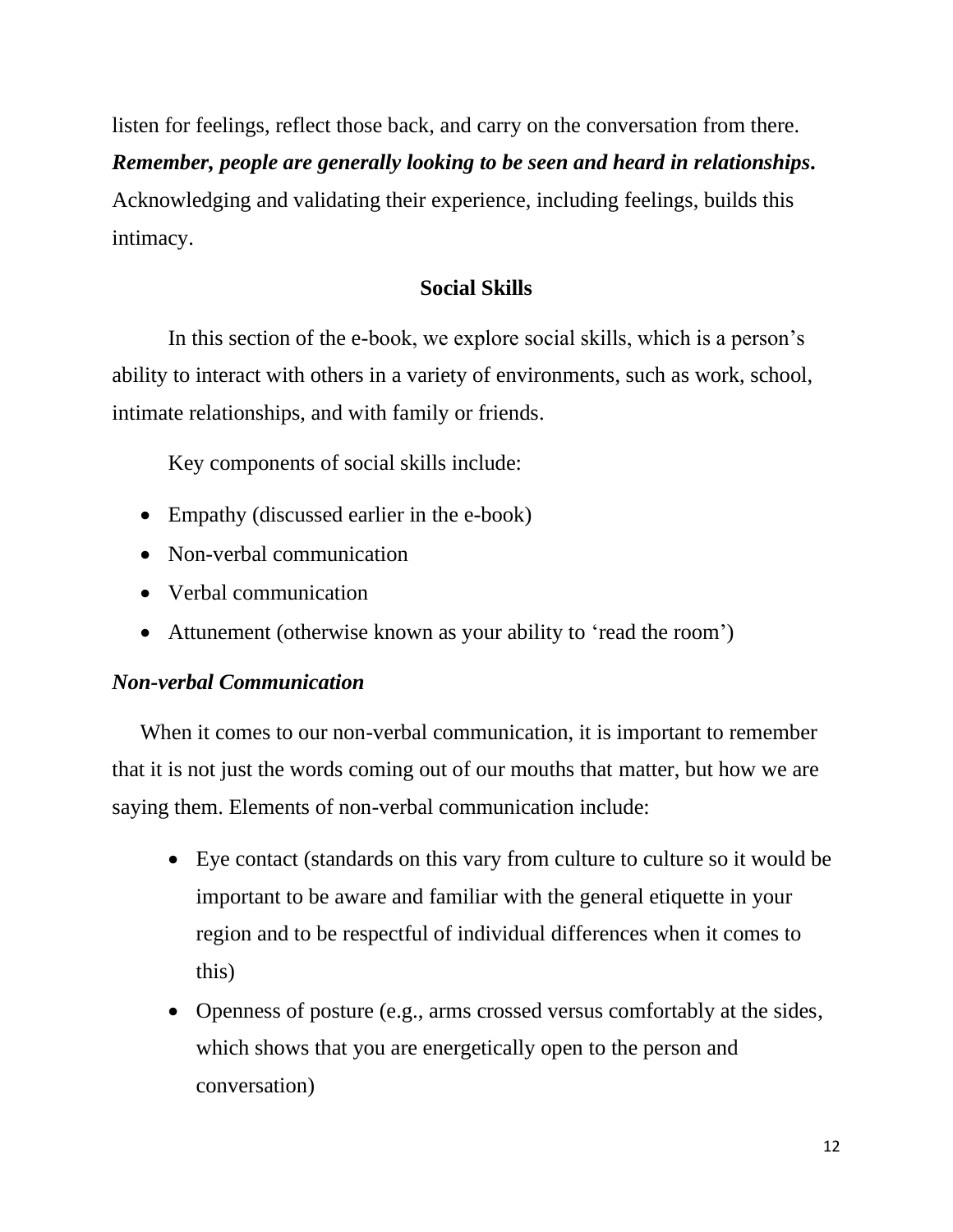- Tone of voice (being calm and respectful, not sarcastic, sharp, or diminutive)
- Volume of voice (clear, steady, able to be heard but not yelling)
- Facial expressions (e.g., eye rolling, looking away, and/or being distracted convey disrespect and that you are not paying attention whereas a smile with eye contact conveys openness and engagement)
- Listening (truly listening to what they are saying and trying to understand their perspective and feelings, not formulating your response in your head)
- Demonstrating listening through nodding, eye contact, subtle head tilt, and/or small verbal articulations like, "Mhmm," or, "I see."
- Facing and subtly leaning towards the person talking to show openness and engagement

Non-verbal communication is more integral to effective communication than the words coming out of our mouth. Estimates are that 70-93% of our overall message is delivered non-verbally, so I would say that makes our non-verbal cues essential when it comes to communication.

**Exercise: Either sit/stand in front of a mirror and pretend you are having a conversation with someone or record yourself having a conversation with a friend or family member for 2-5 minutes to learn more about your non-verbal communication. It can be any type of dialogue (e.g., a conflict, happy event, celebration, or daily update). After you have done the recording, I want you to watch it back (I know, awkward), paying attention to what you were doing with your tone, face, and body during the conversation.**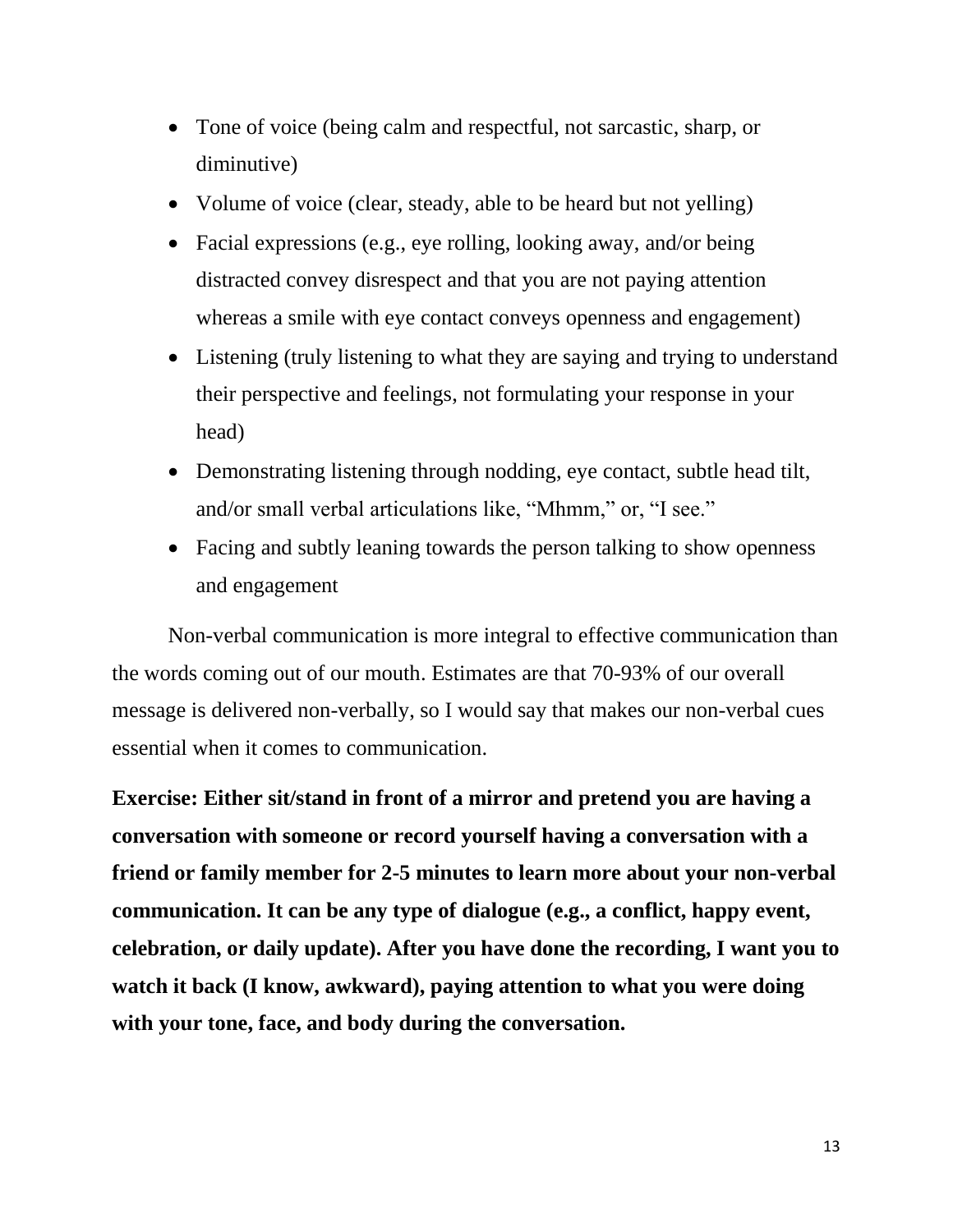**What did you notice about your non-verbal communication? What did you do well? What did you notice did not work well?**

**Did your non-verbal cues demonstrate that you were listening and engaged with the other person? How so?**

**How weird was it to focus on yourself having a conversation? How often do you pay attention to your non-verbal communication cues?**

**What is one thing that you are willing to work on changing and improving with your non-verbal communication?**

**Write out any other goals with non-verbal communication that you would like to explore in future:**

**What will help you stay accountable to these changes?**

#### **How do you envision these changes helping you in your interactions?**

I remember when I was doing practice counselling sessions with my fellow students during my training that it was painful to watch back the videos, yet I learned a lot from it. For instance, what on earth was I doing with my hands? My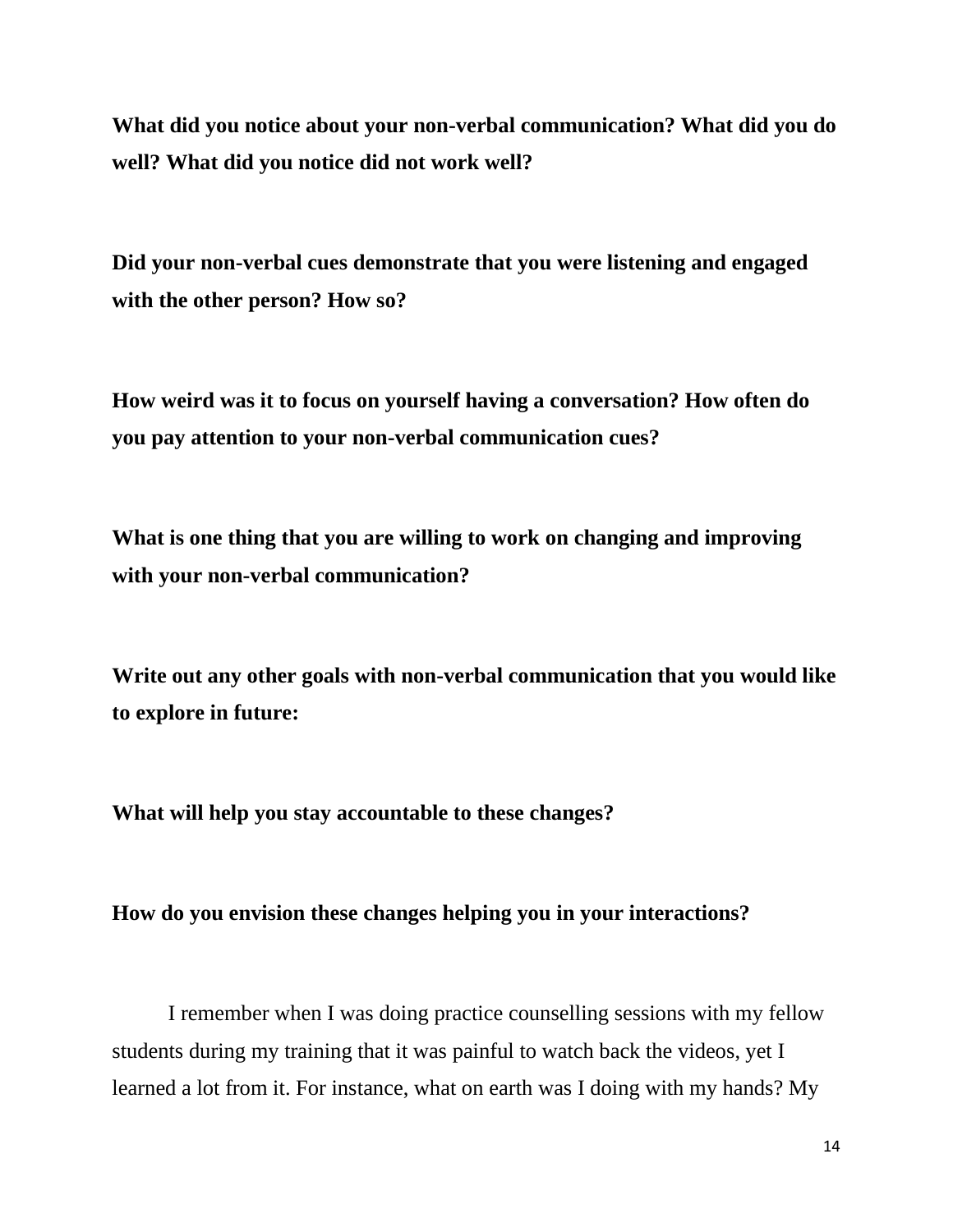feet? It helped me become much more aware of thoughtful body placement during interactions, as well as my verbal style (some funny verbal tics get picked up when you observe yourself!).

#### *Verbal Communication*

Although it is technically not as important as our non-verbal communication, what we say and how we say it to others does matter. When it comes to verbal communication, it is recommended that people aim for an assertiveness style, which is when you are clearly and respectfully sharing your needs, preferences, and/or perspective with another person. This is opposed to passive communication, which is when someone holds back their own perspective and feelings and often resorts to sarcasm or indirect rude comments to convey their true feelings; or aggressive communication, which is when someone is attempting to convey their message with hostility, abruptness, rudeness, and/or anger. Passive-aggressiveness is a hybrid of the two where the person oscillates back and forth between holding back on their perspective and exploding in aggression. None of these strategies (passive, aggressive, or passive-aggressive) are effective when it comes to communication, as people become more focused on how the message is being delivered than what is being said (Do you hear what someone is actually trying to say when they are yelling at you?). These communication strategies tend to lead to isolation, misunderstanding, conflict, and resentment. Assertiveness helps with clarity and intimacy and is based on a foundation of respect and openness. To help with assertive communication, there are many workbooks, online courses, and possibly workshops in your area that will support practice and skill building in this area. Most people were not raised with assertive communication modelled to them so it is a trainable and teachable skill that many people need to learn in their later youth or adult years.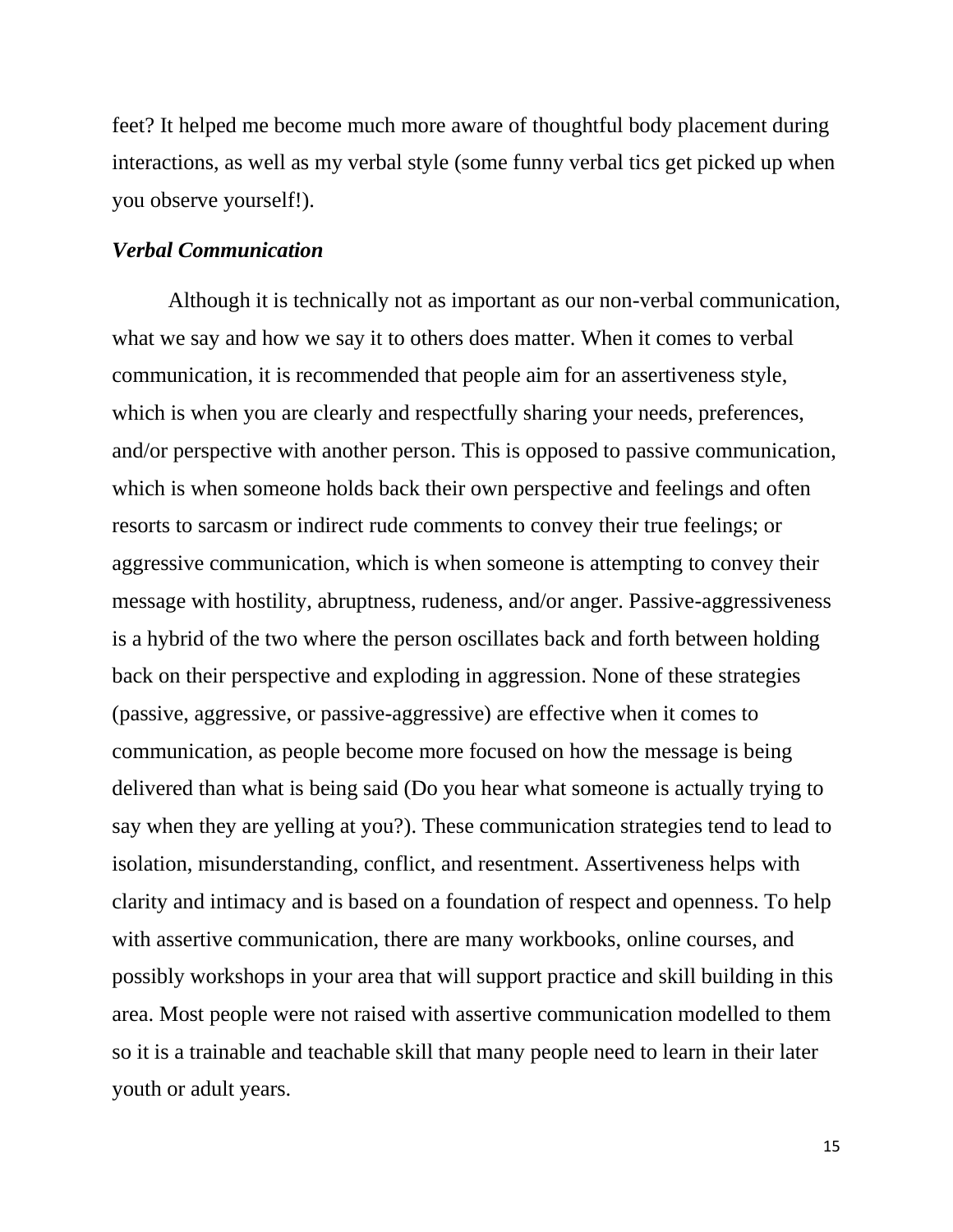**What communication style is your default? Passive, aggressive, passiveaggressive or assertive?**

**What did you learn about communicating feelings and stress growing up?**

**How have these lessons served you? How have they limited you?**

**What are two changes you would like to make to your communication (whether verbal or non-verbal)?**

#### *Attunement*

Another component of social skills is attunement, or 'reading the room.' Sharing a joke when somebody is somber and crying or talking about your busy work schedule when someone was sharing about being laid off or discussing something superficial after an emotional disclosure are all examples of someone who is not matching the tone and sensitivities of the situation. This is where empathy is helpful in identifying what is going on in the people around you and adjusting your behavior and sharing accordingly. Now, this is not to say that you cannot be happy when someone else is sad or feel grateful even though someone else is experiencing hardship, but there is a way of owning your reality while being attuned and sensitive to another person's. You may employ segues such as, "I understand this is a serious conversation, would you be okay if I focus on something lighter right now?" or, "I appreciate you sharing about your hardships with me. Are you comfortable if I share about some things that are happening in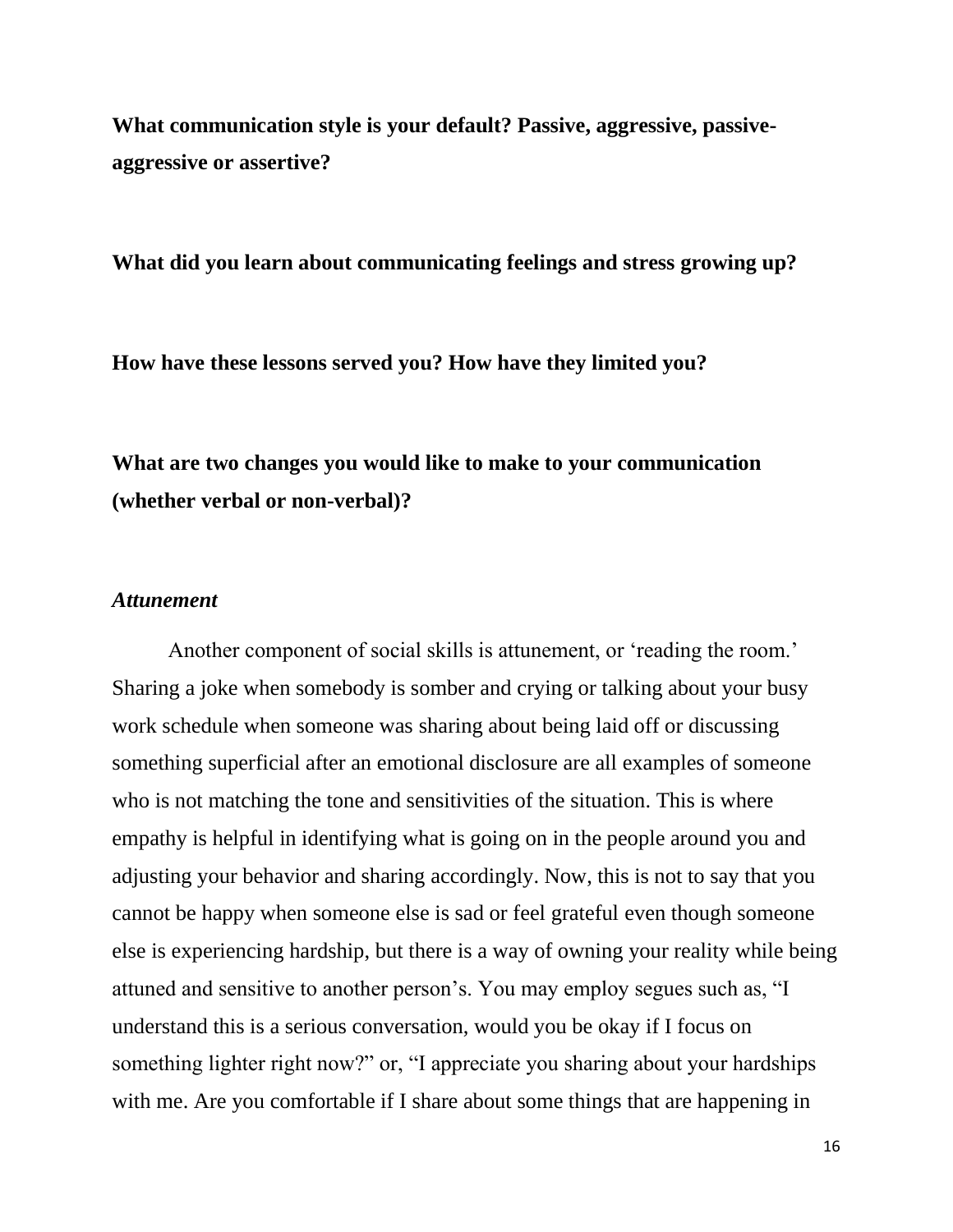my life?" You are being responsive to the situation but not ignoring your needs and reality in the process.

Another aspect of social skills is having things to talk about. In a situation like work or a group activity, some of this structure is already provided and this can be very helpful to people, especially those with social anxiety. In environments where there is no structure or points of commonality, this can create more uncertainty. *Being social does not have to mean being extroverted, it means being connected with others while true to yourself.* For example, it might look like having a one-on-one conversation with someone that you notice is wearing a sports jersey of a team you favour at a big event, or having some pre-determined conversation starters to get to know people or perhaps a notable piece of clothing or jewelry.

Attunement is about communication (being an active listener, assertive speaker, and engaging in healthy non-verbals), and your ability to engage with others in an appropriate way. For parents, being attuned to their child's feelings and needs is essential in cultivating their emotional intelligence at a young age. Being able to sit with your child while they are experiencing feelings, helping them find ways to appropriately express themselves, and modelling healthy communication become part of the way that parents can support mental health in future generations.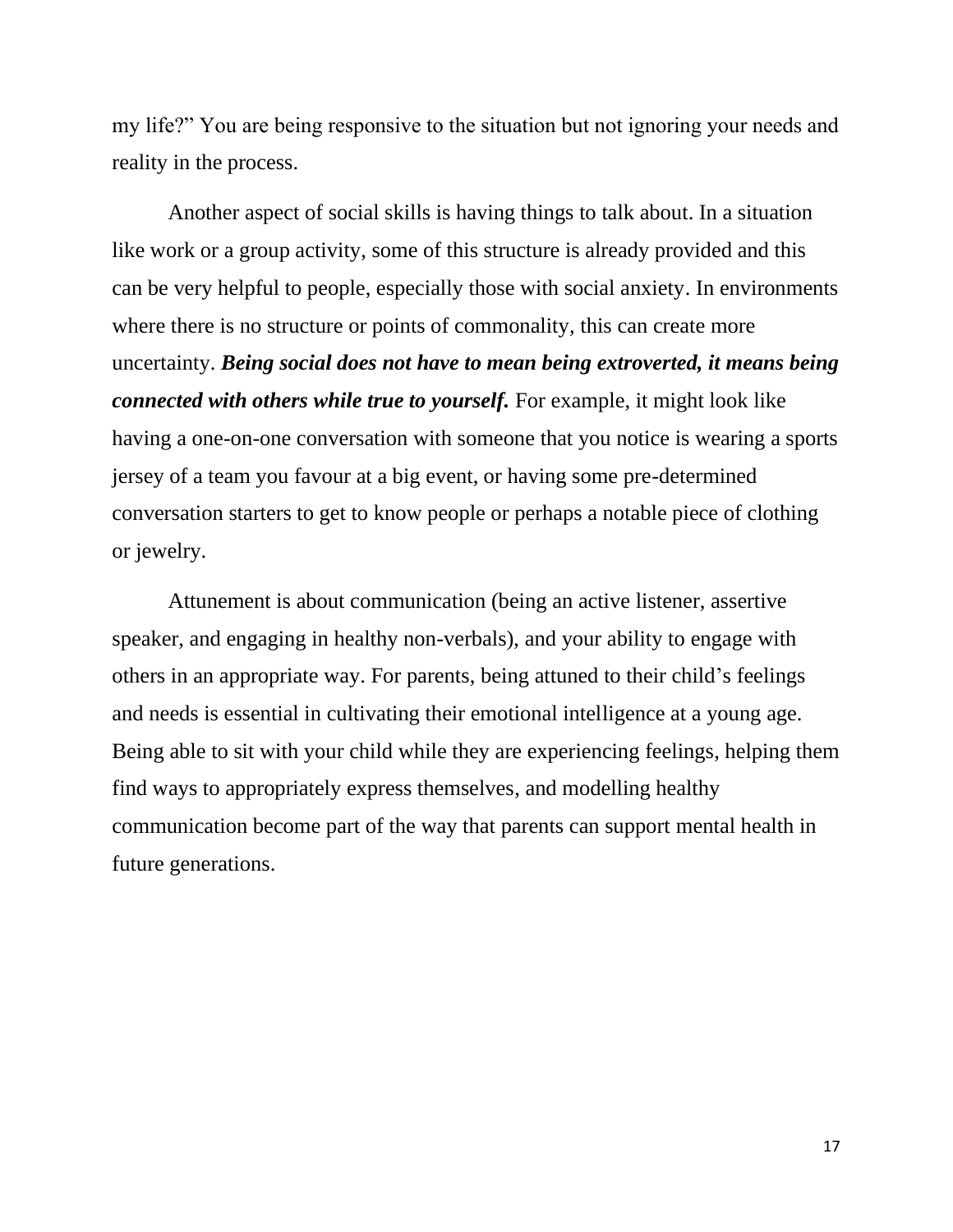## Conclusion

This e-book was designed to give you a brief overview of some key concepts in the development and maintenance of Emotional Intelligence (EQ). These skills are integral for healthy, long-term relationships. Many people who struggle with Addiction or Mental Health issues feel like outsiders and may have specific social phobias or anxiety that promote isolation. While EQ cannot directly remedy these underlying conditions, it is an important component of recovery for those experiencing Addiction or Mental Health challenges. It is a set of tools and skills that can promote social confidence and lessen isolation, which improves health outcomes.

Key components of EQ include emotional skills, empathy, communication, and social skills. Each of these are rich areas with a lot of literature, teachers, and tools out there. It is easy to get overwhelmed when stepping into something new or unfamiliar, so take it one step at a time, break it down into realistic action steps, and enjoy the journey.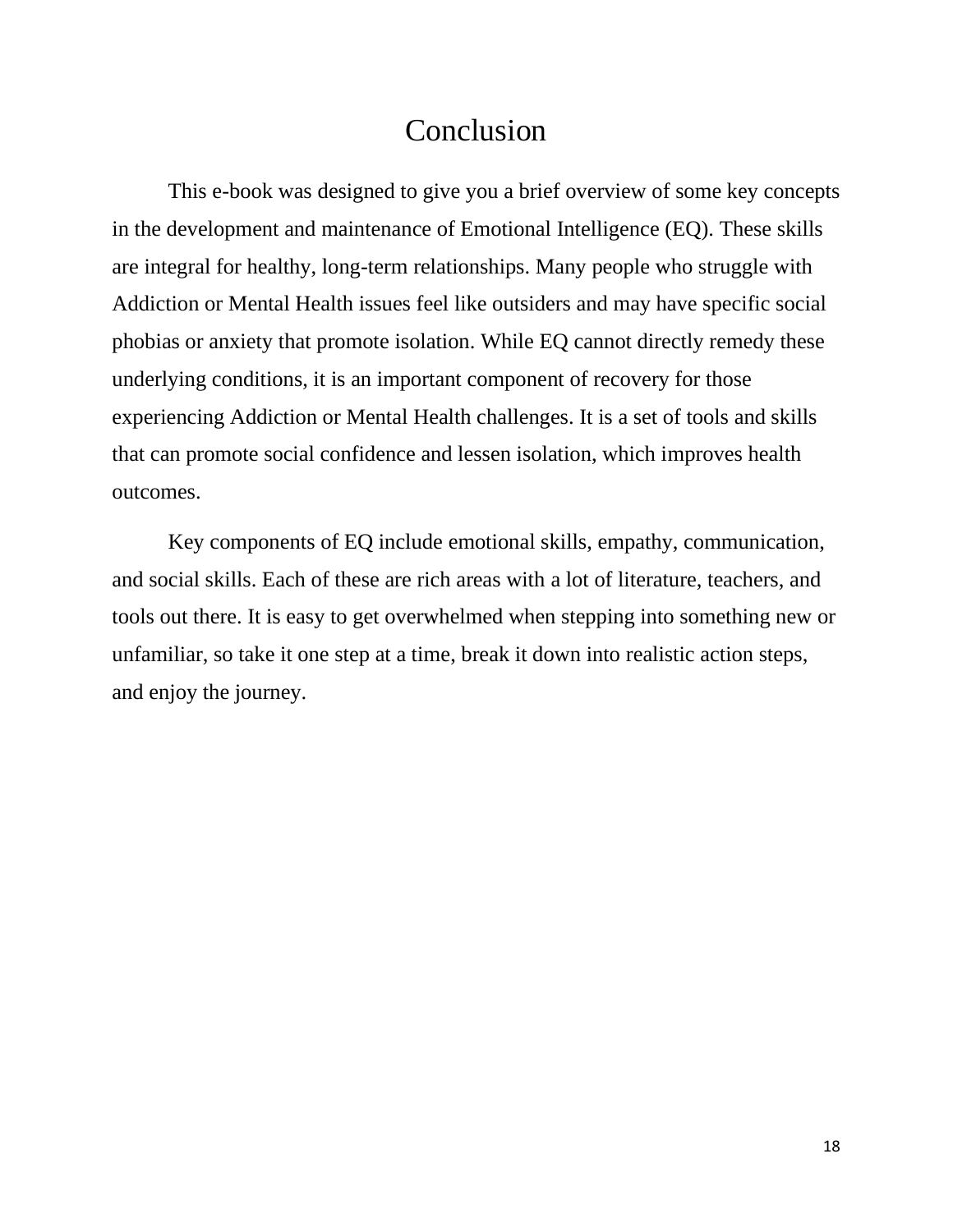# References

*Emotional Intelligence : Why it can matter more than IQ* by Daniel Goleman

Article describing Emotional Intelligence:

<https://www.verywellmind.com/what-is-emotional-intelligence-2795423>

Article on the components of Emotional Intelligence:

<https://www.verywellmind.com/components-of-emotional-intelligence-2795438>

Article about reasons we lack motivation:

[https://medium.com/swlh/8-reasons-you-lack-motivation-and-how-to-fix-it-](https://medium.com/swlh/8-reasons-you-lack-motivation-and-how-to-fix-it-578664a544f8)[578664a544f8](https://medium.com/swlh/8-reasons-you-lack-motivation-and-how-to-fix-it-578664a544f8)

Article about building empathy:

[https://www.verywellmind.com/how-to-develop-empathy-in-relationships-](https://www.verywellmind.com/how-to-develop-empathy-in-relationships-1717547)[1717547](https://www.verywellmind.com/how-to-develop-empathy-in-relationships-1717547)

*Empathy: Why it matters and how to get it* by Roman Krznaric